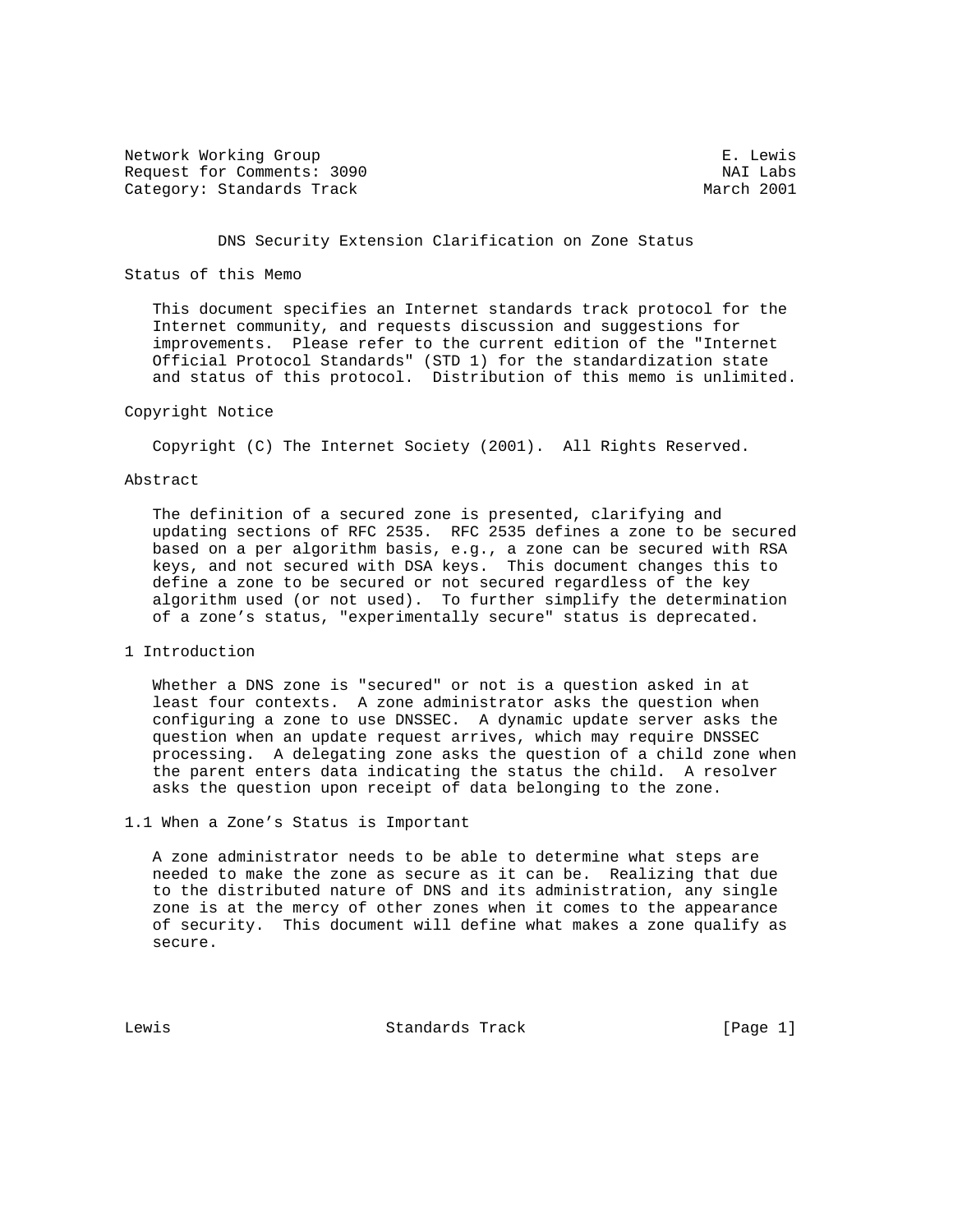A name server performing dynamic updates needs to know whether a zone being updated is to have signatures added to the updated data, NXT records applied, and other required processing. In this case, it is conceivable that the name server is configured with the knowledge, but being able to determine the status of a zone by examining the data is a desirable alternative to configuration parameters.

 A delegating zone is required to indicate whether a child zone is secured. The reason for this requirement lies in the way in which a resolver makes its own determination about a zone (next paragraph). To shorten a long story, a parent needs to know whether a child should be considered secured. This is a two part question. Under what circumstances does a parent consider a child zone to be secure, and how does a parent know if the child conforms?

 A resolver needs to know if a zone is secured when the resolver is processing data from the zone. Ultimately, a resolver needs to know whether or not to expect a usable signature covering the data. How this determination is done is out of the scope of this document, except that, in some cases, the resolver will need to contact the parent of the zone to see if the parent states that the child is secured.

# 1.2 Islands of Security

 The goal of DNSSEC is to have each zone secured, from the root zone and the top-level domains down the hierarchy to the leaf zones. Transitioning from an unsecured DNS, as we have now, to a fully secured - or "as much as will be secured" - tree will take some time. During this time, DNSSEC will be applied in various locations in the tree, not necessarily "top down."

 For example, at a particular instant, the root zone and the "test." TLD might be secured, but region1.test. might not be. (For reference, let's assume that region2.test. is secured.) However, subarea1.region1.test. may have gone through the process of becoming secured, along with its delegations. The dilemma here is that subarea1 cannot get its zone keys properly signed as its parent zone, region1, is not secured.

 The colloquial phrase describing the collection of contiguous secured zones at or below subarea1.region1.test. is an "island of security." The only way in which a DNSSEC resolver will come to trust any data from this island is if the resolver is pre-configured with the zone key(s) for subarea1.region1.test., i.e., the root of the island of security. Other resolvers (not so configured) will recognize this island as unsecured.

Lewis Chandards Track [Page 2]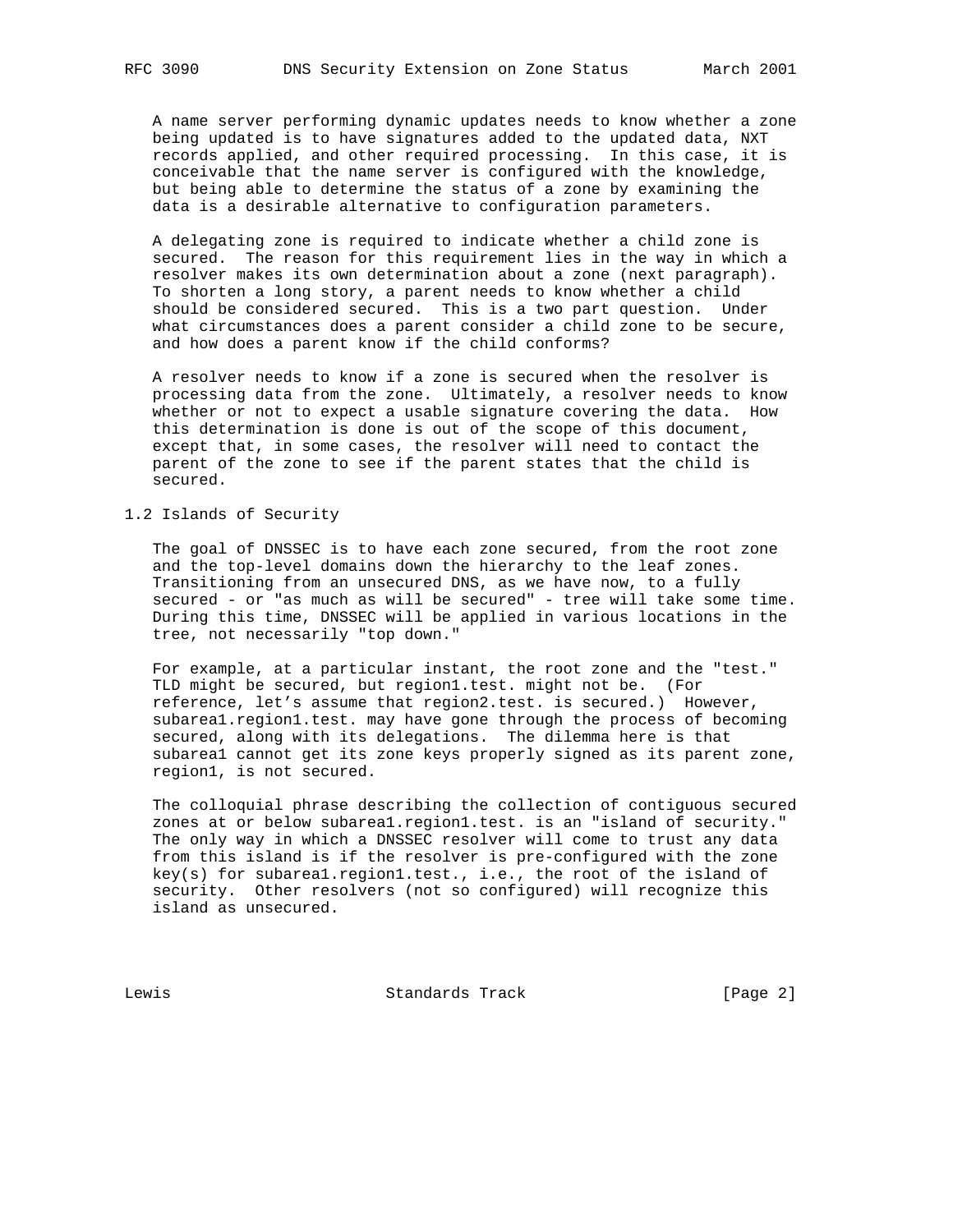An island of security begins with one zone whose public key is pre configured in resolvers. Within this island are subzones which are also secured. The "bottom" of the island is defined by delegations to unsecured zones. One island may also be on top of another meaning that there is at least one unsecured zone between the bottom of the upper island and the root of the lower secured island.

 Although both subarea1.region1.test. and region2.test. have both been properly brought to a secured state by the administering staff, only the latter of the two is actually "globally" secured - in the sense that all DNSSEC resolvers can and will verify its data. The former, subarea1, will be seen as secured by a subset of those resolvers, just those appropriately configured. This document refers to such zones as being "locally" secured.

 In RFC 2535, there is a provision for "certification authorities," entities that will sign public keys for zones such as subarea1. There is another document, [RFC3008], that restricts this activity. Regardless of the other document, resolvers would still need proper configuration to be able to use the certification authority to verify the data for the subarea1 island.

1.2.1 Determining the closest security root

 Given a domain, in order to determine whether it is secure or not, the first step is to determine the closest security root. The closest security root is the top of an island of security whose name has the most matching (in order from the root) right-most labels to the given domain.

 For example, given a name "sub.domain.testing.signed.exp.test.", and given the secure roots "exp.test.", "testing.signed.exp.test." and "not-the-same.xy.", the middle one is the closest. The first secure root shares 2 labels, the middle 4, and the last 0.

 The reason why the closest is desired is to eliminate false senses of insecurity because of a NULL key. Continuing with the example, the reason both "testing..." and "exp.test." are listed as secure root is presumably because "signed.exp.test." is unsecured (has a NULL key). If we started to descend from "exp.test." to our given domain (sub...), we would encounter a NULL key and conclude that sub... was unsigned. However, if we descend from "testing..." and find keys "domain...." then we can conclude that "sub..." is secured.

 Note that this example assumes one-label deep zones, and assumes that we do not configure overlapping islands of security. To be clear, the definition given should exclude "short.xy.test." from being a closest security root for "short.xy." even though 2 labels match.

Lewis Chandards Track [Page 3]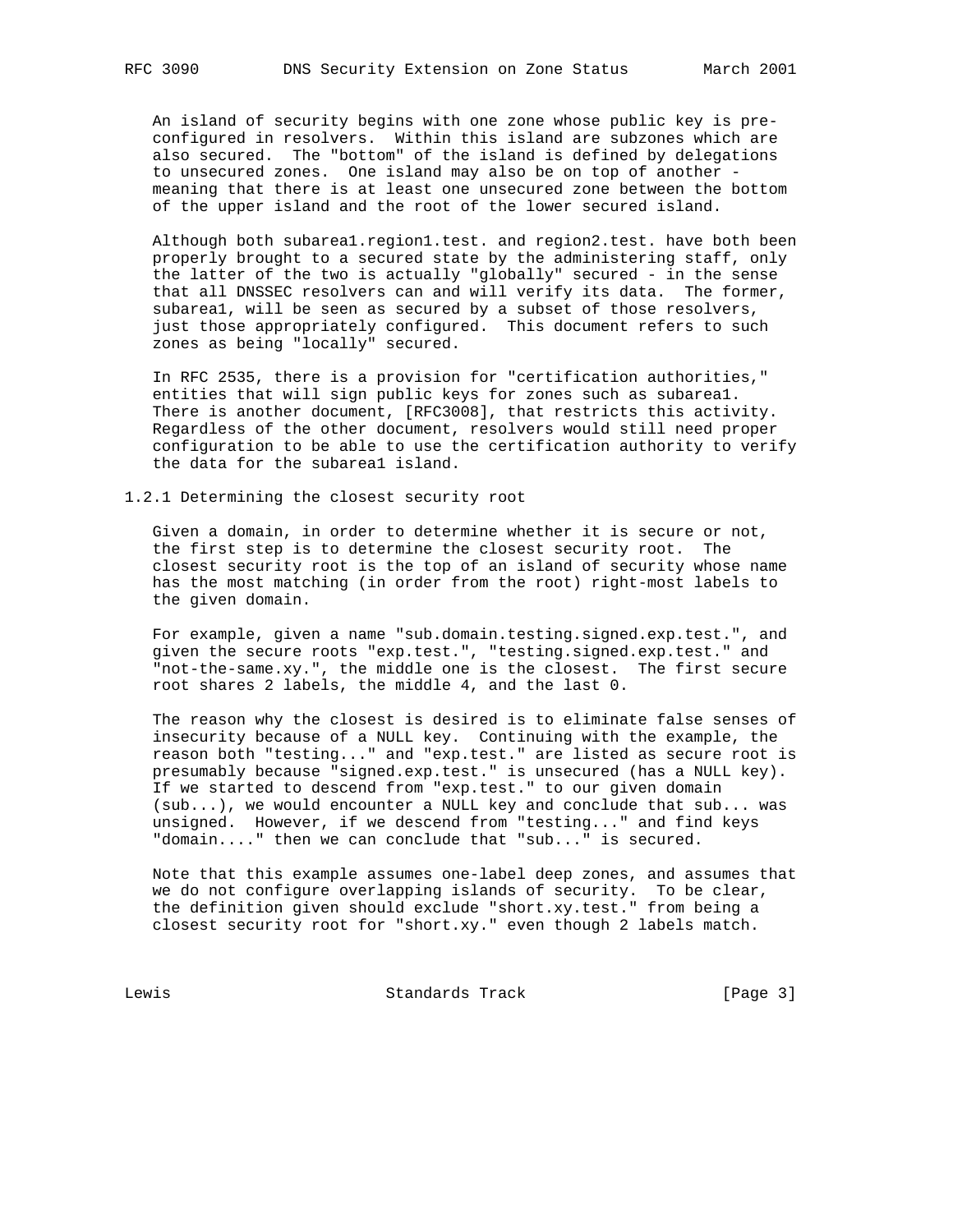Overlapping islands of security introduce no conceptually interesting ideas and do not impact the protocol in anyway. However, protocol implementers are advised to make sure their code is not thrown for a loop by overlaps. Overlaps are sure to be configuration problems as islands of security grow to encompass larger regions of the name space.

#### 1.3 Parent Statement of Child Security

 In 1.1 of this document, there is the comment "the parent states that the child is secured." This has caused quite a bit of confusion.

 The need to have the parent "state" the status of a child is derived from the following observation. If you are looking to see if an answer is secured, that it comes from an "island of security" and is properly signed, you must begin at the (appropriate) root of the island of security.

 To find the answer you are inspecting, you may have to descend through zones within the island of security. Beginning with the trusted root of the island, you descend into the next zone down. As you trust the upper zone, you need to get data from it about the next zone down, otherwise there is a vulnerable point in which a zone can be hijacked. When or if you reach a point of traversing from a secured zone to an unsecured zone, you have left the island of security and should conclude that the answer is unsecured.

 However, in RFC 2535, section 2.3.4, these words seem to conflict with the need to have the parent "state" something about a child:

 There MUST be a zone KEY RR, signed by its superzone, for every subzone if the superzone is secure. This will normally appear in the subzone and may also be included in the superzone. But, in the case of an unsecured subzone which can not or will not be modified to add any security RRs, a KEY declaring the subzone to be unsecured MUST appear with the superzone signature in the superzone, if the superzone is secure.

 The confusion here is that in RFC 2535, a secured parent states that a child is secured by SAYING NOTHING ("may also be" as opposed to "MUST also be"). This is counter intuitive, the fact that an absence of data means something is "secured." This notion, while acceptable in a theoretic setting has met with some discomfort in an operation setting. However, the use of "silence" to state something does indeed work in this case, so there hasn't been sufficient need demonstrated to change the definition.

Lewis **Example 2** Standards Track [Page 4]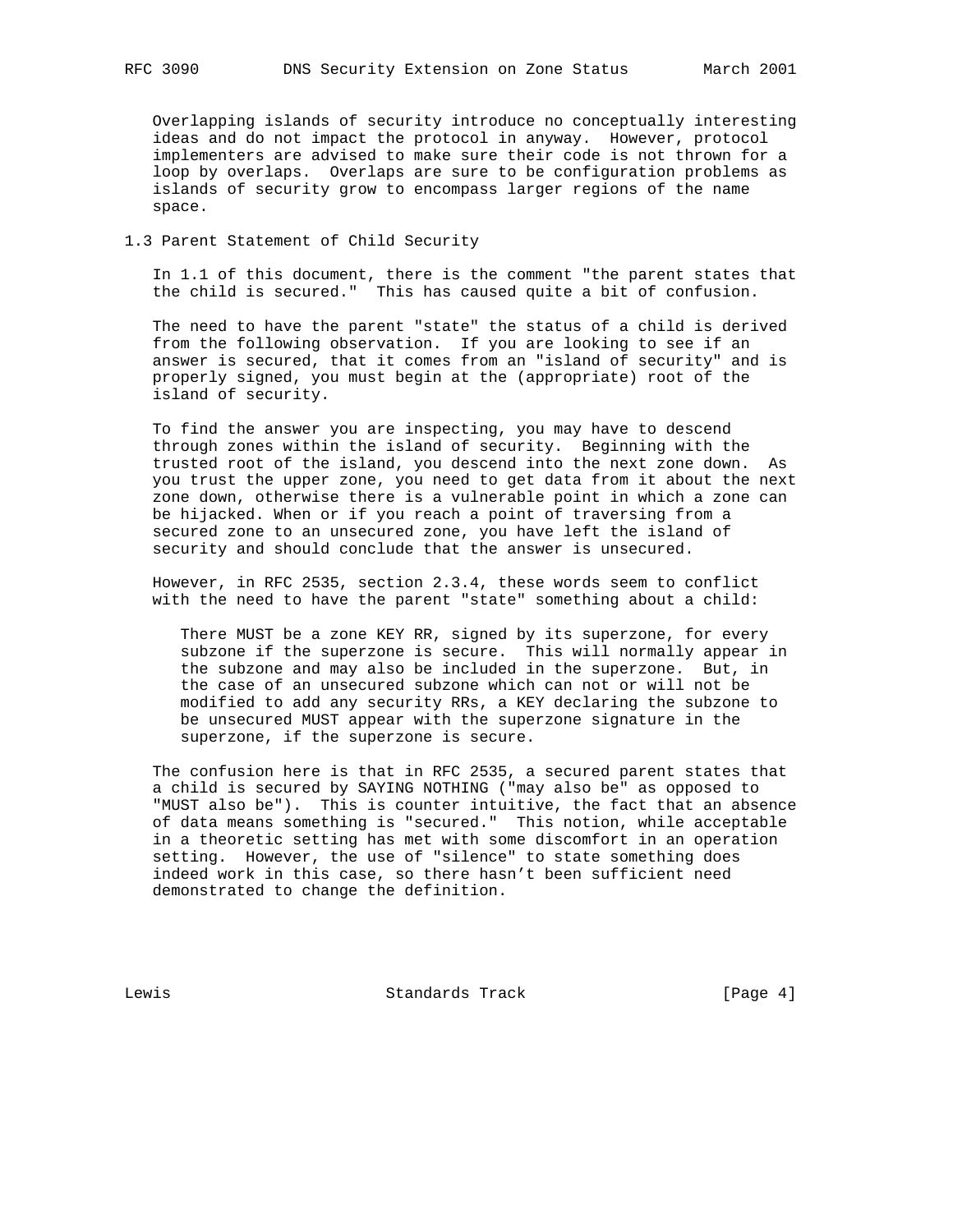1.4 Impact on RFC 2535

 This document updates sections of RFC 2535. The definition of a secured zone is an update to section 3.4 of the RFC. Section 3.4 is updated to eliminate the definition of experimental keys and illustrate a way to still achieve the functionality they were designed to provide. Section 3.1.3 is updated by the specifying the value of the protocol octet in a zone key.

#### 1.5 "MUST" and other key words

 The key words "MUST", "REQUIRED", "SHOULD", "RECOMMENDED", and "MAY" in this document are to be interpreted as described in [RFC 2119]. Currently, only "MUST" is used in this document.

2 Status of a Zone

 In this section, rules governing a zone's DNSSEC status are presented. There are three levels of security defined: global, local, and unsecured. A zone is globally secure when it complies with the strictest set of DNSSEC processing rules. A zone is locally secured when it is configured in such a way that only resolvers that are appropriately configured see the zone as secured. All other zones are unsecured.

 Note: there currently is no document completely defining DNSSEC verification rules. For the purposes of this document, the strictest rules are assumed to state that the verification chain of zone keys parallels the delegation tree up to the root zone. (See 2.b below.) This is not intended to disallow alternate verification paths, just to establish a baseline definition.

 To avoid repetition in the rules below, the following terms are defined.

 2.a Zone signing KEY RR - A KEY RR whose flag field has the value 01 for name type (indicating a zone key) and either value 00 or value 01 for key type (indicating a key permitted to authenticate data). (See RFC 2535, section 3.1.2). The KEY RR also has a protocol octet value of DNSSEC (3) or ALL (255).

 The definition updates RFC 2535's definition of a zone key. The requirement that the protocol field be either DNSSEC or ALL is a new requirement (a change to section 3.1.3.)

 2.b On-tree Validation - The authorization model in which only the parent zone is recognized to supply a DNSSEC-meaningful signature that is used by a resolver to build a chain of trust from the child's

Lewis Chandards Track [Page 5]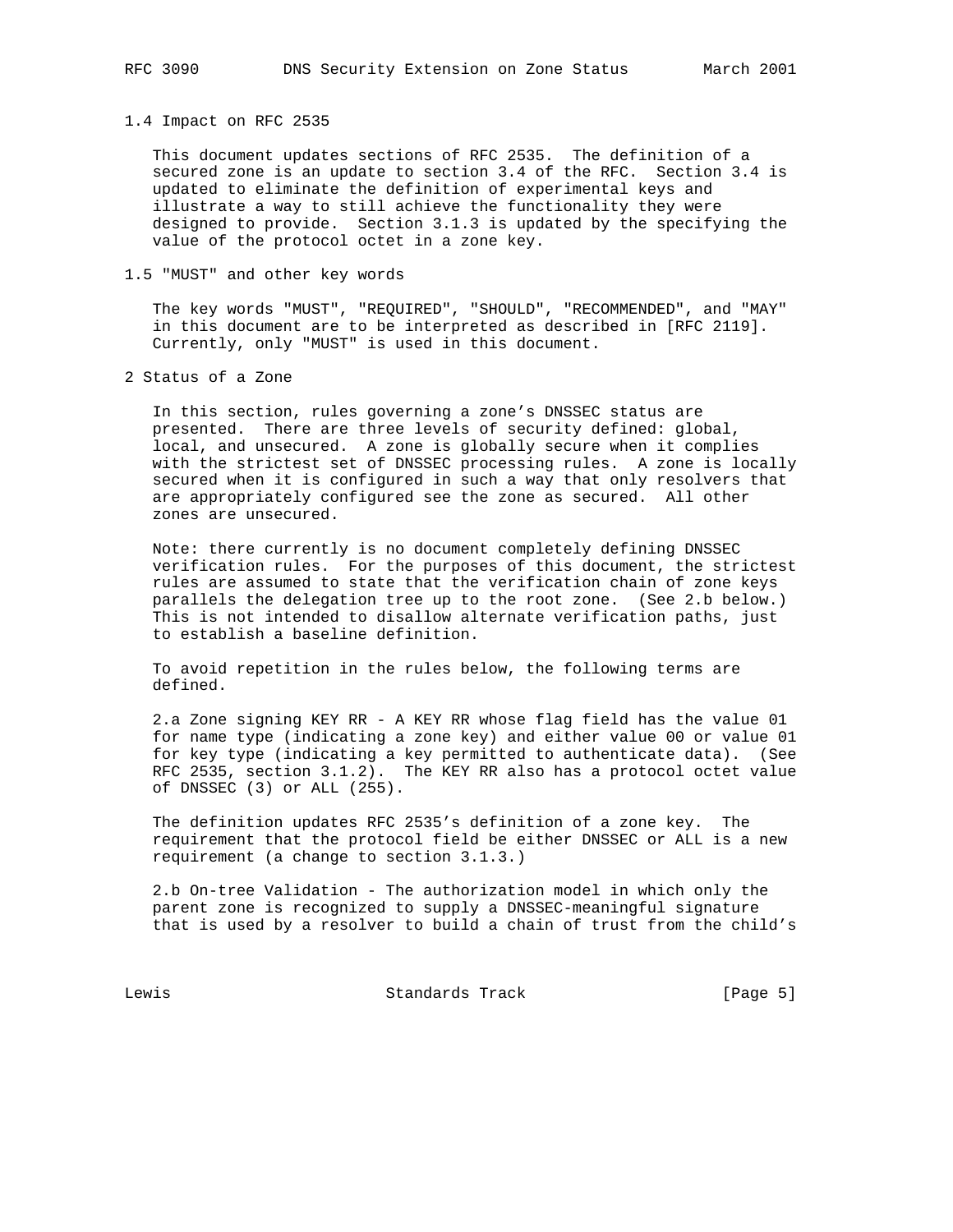keys to a recognized root of security. The term "on-tree" refers to following the DNS domain hierarchy (upwards) to reach a trusted key, presumably the root key if no other key is available. The term "validation" refers to the digital signature by the parent to prove the integrity, authentication and authorization of the child's key to sign the child's zone data.

 2.c Off-tree Validation - Any authorization model that permits domain names other than the parent's to provide a signature over a child's zone keys that will enable a resolver to trust the keys.

# 2.1 Globally Secured

 A globally secured zone, in a nutshell, is a zone that uses only mandatory to implement algorithms (RFC 2535, section 3.2) and relies on a key certification chain that parallels the delegation tree (on tree validation). Globally secured zones are defined by the following rules.

 2.1.a. The zone's apex MUST have a KEY RR set. There MUST be at least one zone signing KEY RR (2.a) of a mandatory to implement algorithm in the set.

 2.1.b. The zone's apex KEY RR set MUST be signed by a private key belonging to the parent zone. The private key's public companion MUST be a zone signing KEY RR (2.a) of a mandatory to implement algorithm and owned by the parent's apex.

 If a zone cannot get a conforming signature from the parent zone, the child zone cannot be considered globally secured. The only exception to this is the root zone, for which there is no parent zone.

 2.1.c. NXT records MUST be deployed throughout the zone. (Clarifies RFC 2535, section 2.3.2.) Note: there is some operational discomfort with the current NXT record. This requirement is open to modification when two things happen. First, an alternate mechanism to the NXT is defined and second, a means by which a zone can indicate that it is using an alternate method.

 2.1.d. Each RR set that qualifies for zone membership MUST be signed by a key that is in the apex's KEY RR set and is a zone signing KEY RR (2.a) of a mandatory to implement algorithm. (Updates 2535, section 2.3.1.)

 Mentioned earlier, the root zone is a special case. The root zone will be considered to be globally secured provided that if conforms to the rules for locally secured, with the exception that rule 2.1.a. be also met (mandatory to implement requirement).

Lewis Chandards Track [Page 6]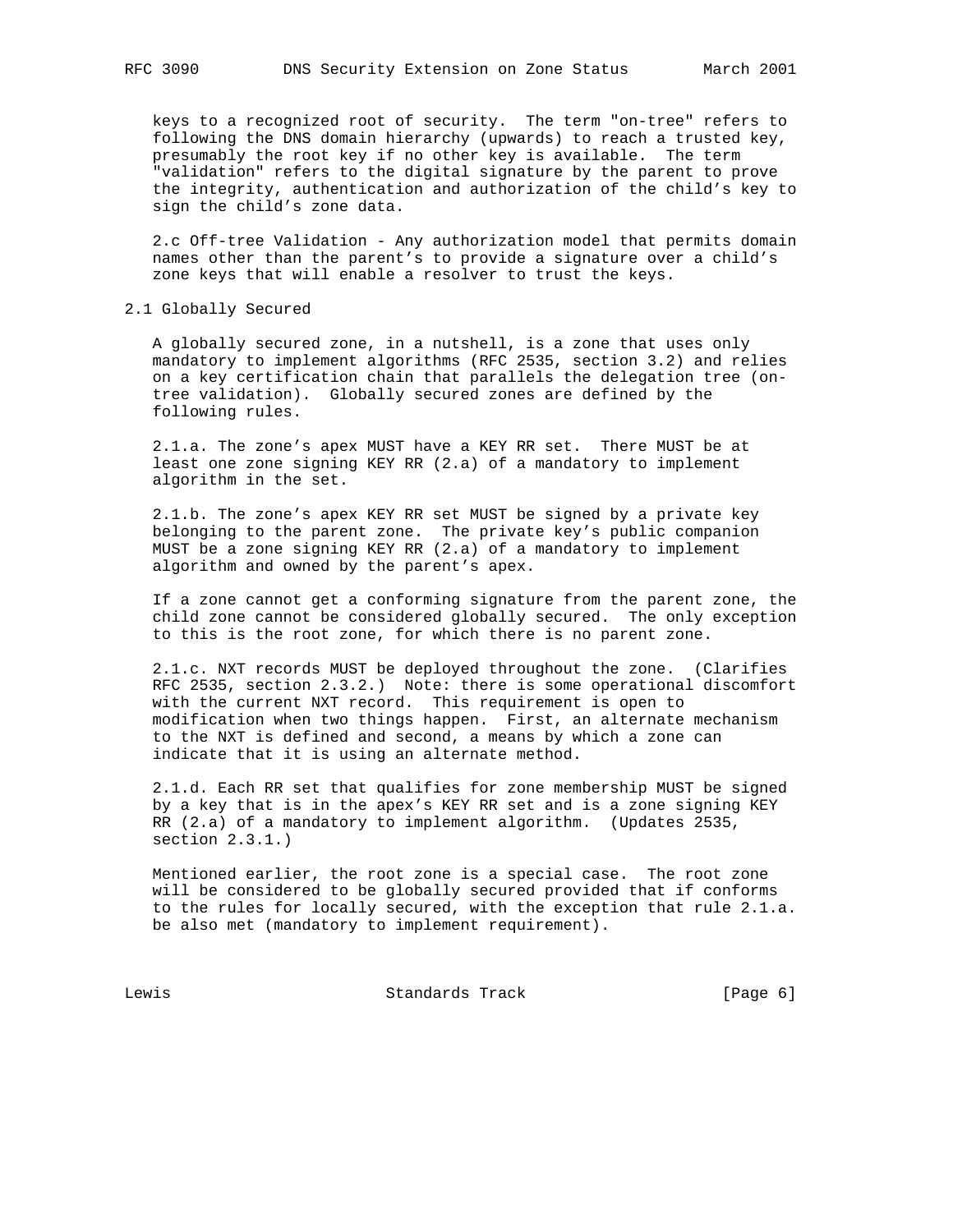2.2 Locally Secured

 The term "locally" stems from the likely hood that the only resolvers to be configured for a particular zone will be resolvers "local" to an organization.

 A locally secured zone is a zone that complies with rules like those for a globally secured zone with the following exceptions. The signing keys may be of an algorithm that is not mandatory to implement and/or the verification of the zone keys in use may rely on a verification chain that is not parallel to the delegation tree (off-tree validation).

 2.2.a. The zone's apex MUST have a KEY RR set. There MUST be at least one zone signing KEY RR (2.a) in the set.

 2.2.b. The zone's apex KEY RR set MUST be signed by a private key and one of the following two subclauses MUST hold true.

 2.2.b.1 The private key's public companion MUST be pre-configured in all the resolvers of interest.

 2.2.b.2 The private key's public companion MUST be a zone signing KEY RR (2.a) authorized to provide validation of the zone's apex KEY RR set, as recognized by resolvers of interest.

 The previous sentence is trying to convey the notion of using a trusted third party to provide validation of keys. If the domain name owning the validating key is not the parent zone, the domain name must represent someone the resolver trusts to provide validation.

 2.2.c. NXT records MUST be deployed throughout the zone. Note: see the discussion following 2.1.c.

 2.2.d. Each RR set that qualifies for zone membership MUST be signed by a key that is in the apex's KEY RR set and is a zone signing KEY RR (2.a). (Updates 2535, section 2.3.1.)

2.3 Unsecured

 All other zones qualify as unsecured. This includes zones that are designed to be experimentally secure, as defined in a later section on that topic.

Lewis **Example 2** Standards Track [Page 7]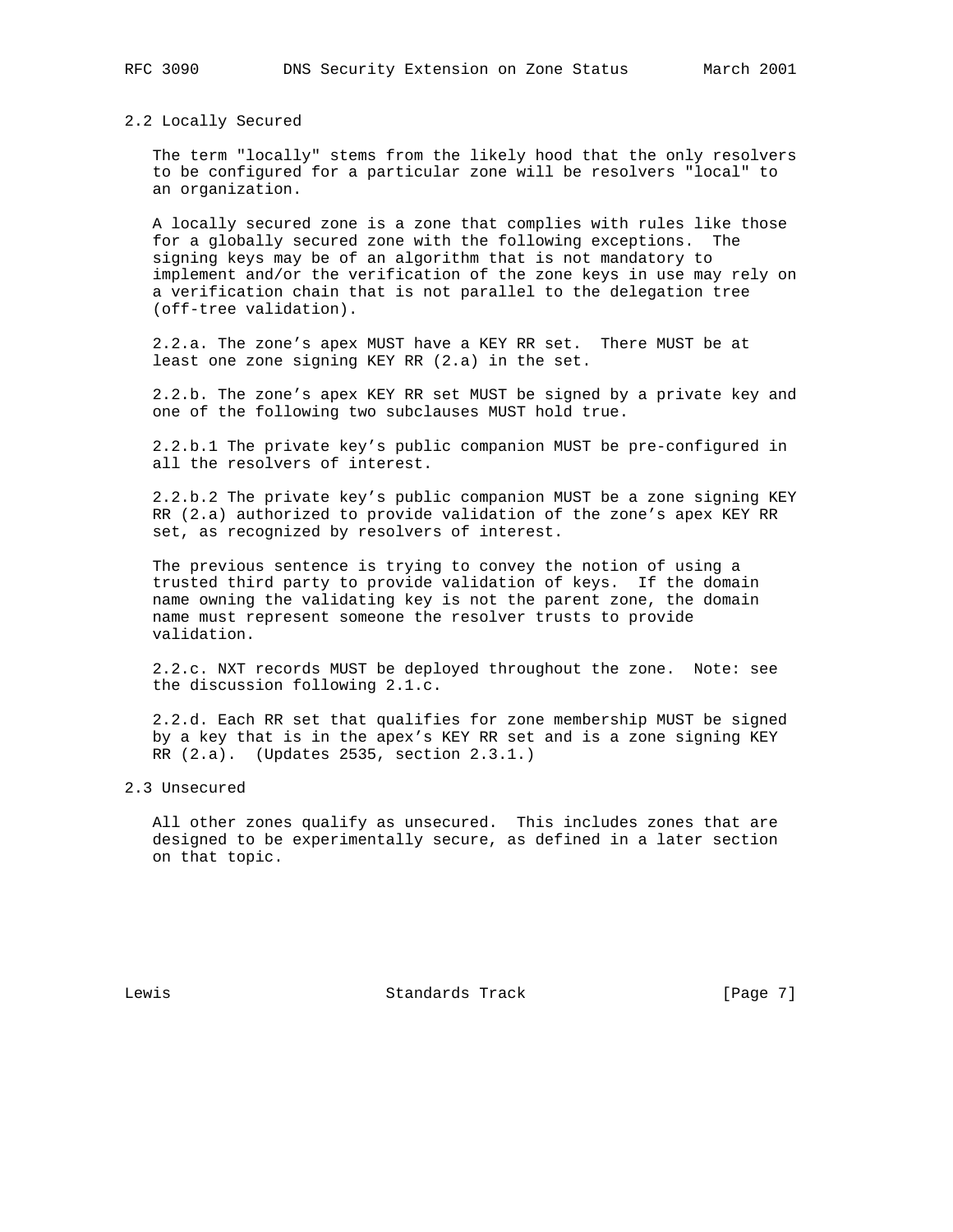#### 2.4 Wrap up

 The designation of globally secured, locally secured, and unsecured are merely labels to apply to zones, based on their contents. Resolvers, when determining whether a signature is expected or not, will only see a zone as secured or unsecured.

 Resolvers that follow the most restrictive DNSSEC verification rules will only see globally secured zones as secured, and all others as unsecured, including zones which are locally secured. Resolvers that are not as restrictive, such as those that implement algorithms in addition to the mandatory to implement algorithms, will see some locally secured zones as secured.

 The intent of the labels "global" and "local" is to identify the specific attributes of a zone. The words are chosen to assist in the writing of a document recommending the actions a zone administrator take in making use of the DNS security extensions. The words are explicitly not intended to convey a state of compliance with DNS security standards.

# 3 Experimental Status

 The purpose of an experimentally secured zone is to facilitate the migration from an unsecured zone to a secured zone. This distinction is dropped.

 The objective of facilitating the migration can be achieved without a special designation of an experimentally secure status. Experimentally secured is a special case of locally secured. A zone administrator can achieve this by publishing a zone with signatures and configuring a set of test resolvers with the corresponding public keys. Even if the public key is published in a KEY RR, as long as there is no parent signature, the resolvers will need some pre configuration to know to process the signatures. This allows a zone to be secured with in the sphere of the experiment, yet still be registered as unsecured in the general Internet.

4 IANA Considerations

 This document does not request any action from an assigned number authority nor recommends any actions.

Lewis **Example 2** Standards Track [Page 8]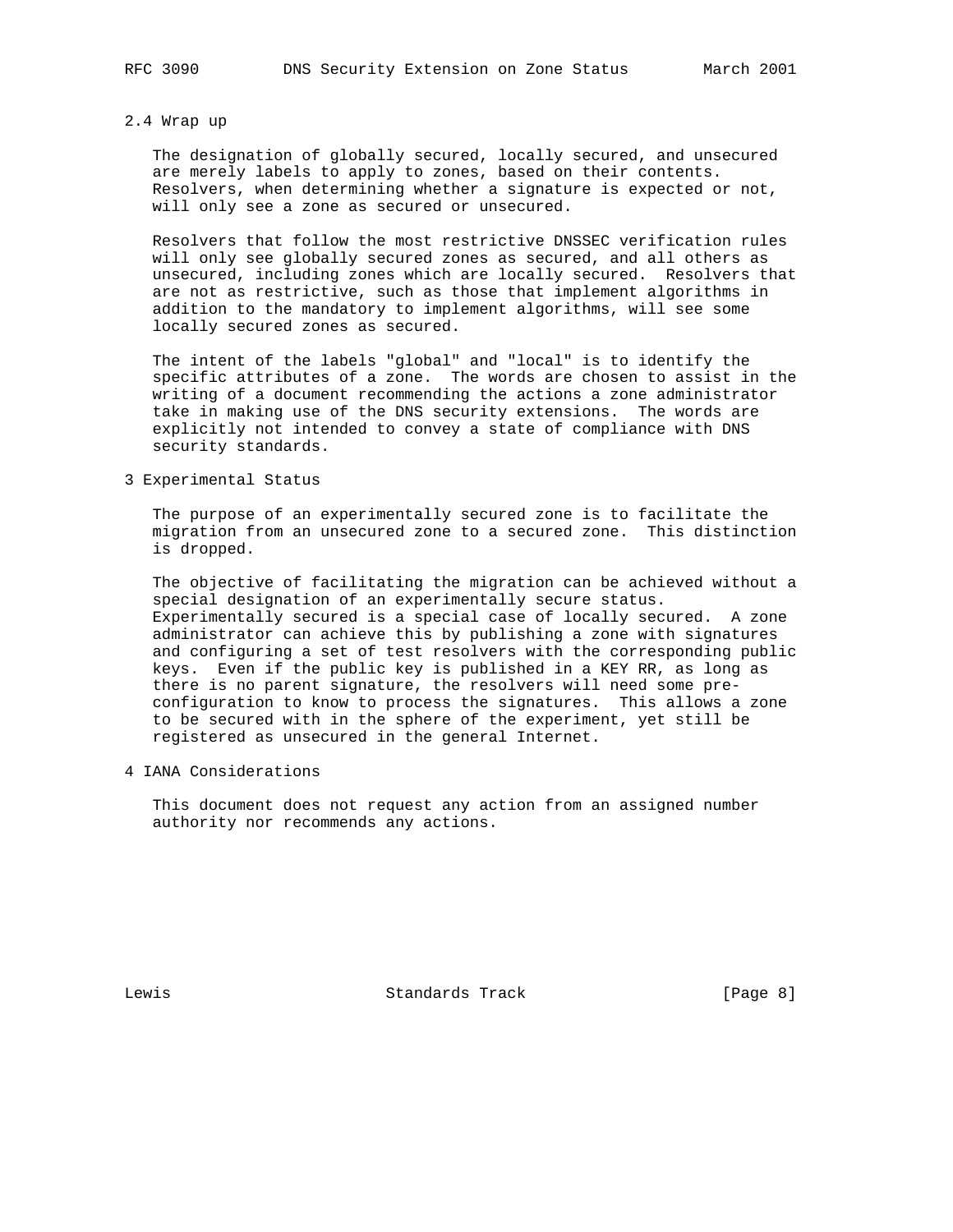5 Security Considerations

 Without a means to enforce compliance with specified protocols or recommended actions, declaring a DNS zone to be "completely" secured is impossible. Even if, assuming an omnipotent view of DNS, one can declare a zone to be properly configured for security, and all of the zones up to the root too, a misbehaving resolver could be duped into believing bad data. If a zone and resolver comply, a non-compliant or subverted parent could interrupt operations. The best that can be hoped for is that all parties are prepared to be judged secure and that security incidents can be traced to the cause in short order.

6 Acknowledgements

 The need to refine the definition of a secured zone has become apparent through the efforts of the participants at two DNSSEC workshops, sponsored by the NIC-SE (.se registrar), CAIRN (a DARPA funded research network), and other workshops. Further discussions leading to the document include Olafur Gudmundsson, Russ Mundy, Robert Watson, and Brian Wellington. Roy Arends, Ted Lindgreen and others have contributed significant input via the namedroppers mailing list.

# 7 References

- [RFC1034] Mockapetris, P., "Domain Names Concepts and Facilities", STD 13, RFC 1034, November 1987.
	- [RFC1035] Mockapetris, P., "Domain Names Implementation and Specification", STD 13, RFC 1035, November 1987.
	- [RFC2119] Bradner, S., "Key words for use in RFCs to Indicate Requirement Levels", BCP 14, RFC 2119, March 1997.
	- [RFC2136] Vixie, P., (Ed.), Thomson, S., Rekhter, Y. and J. Bound, "Dynamic Updates in the Domain Name System", RFC 2136, April 1997.
	- [RFC2535] Eastlake, D., "Domain Name System Security Extensions", RFC 2535, March 1999.
	- [RFC3007] Wellington, B., "Simple Secure Domain Name System (DNS) Dynamic Update", RFC 3007, November 2000.
	- [RFC3008] Wellington, B., "Domain Name System Security (DNSSEC) Signing Authority", RFC 3008, November 2000.

Lewis Chamber Standards Track [Page 9]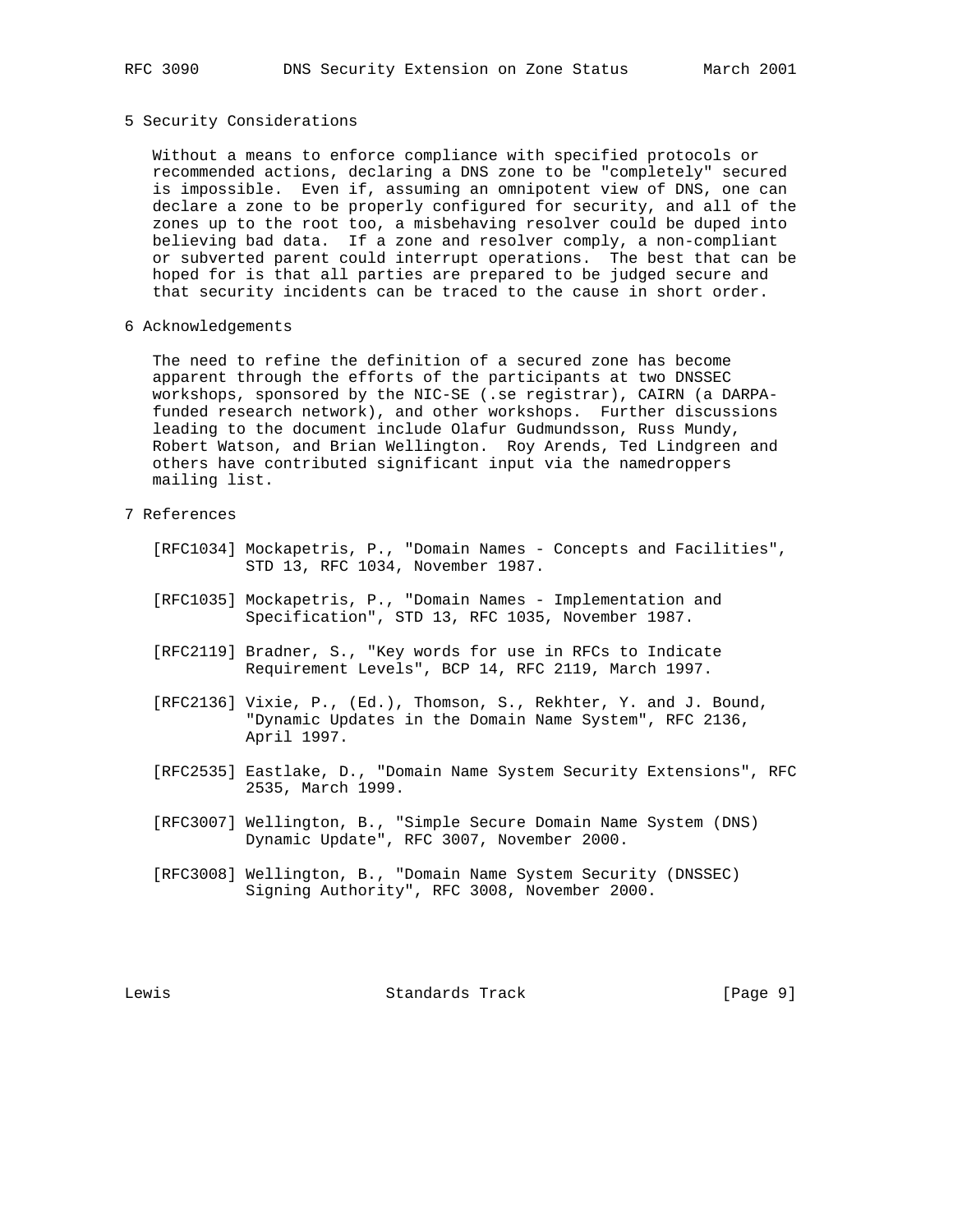10 Author's Address

 Edward Lewis NAI Labs 3060 Washington Road Glenwood MD 21738

 Phone: +1 443 259 2352 EMail: lewis@tislabs.com

Lewis Chandards Track [Page 10]